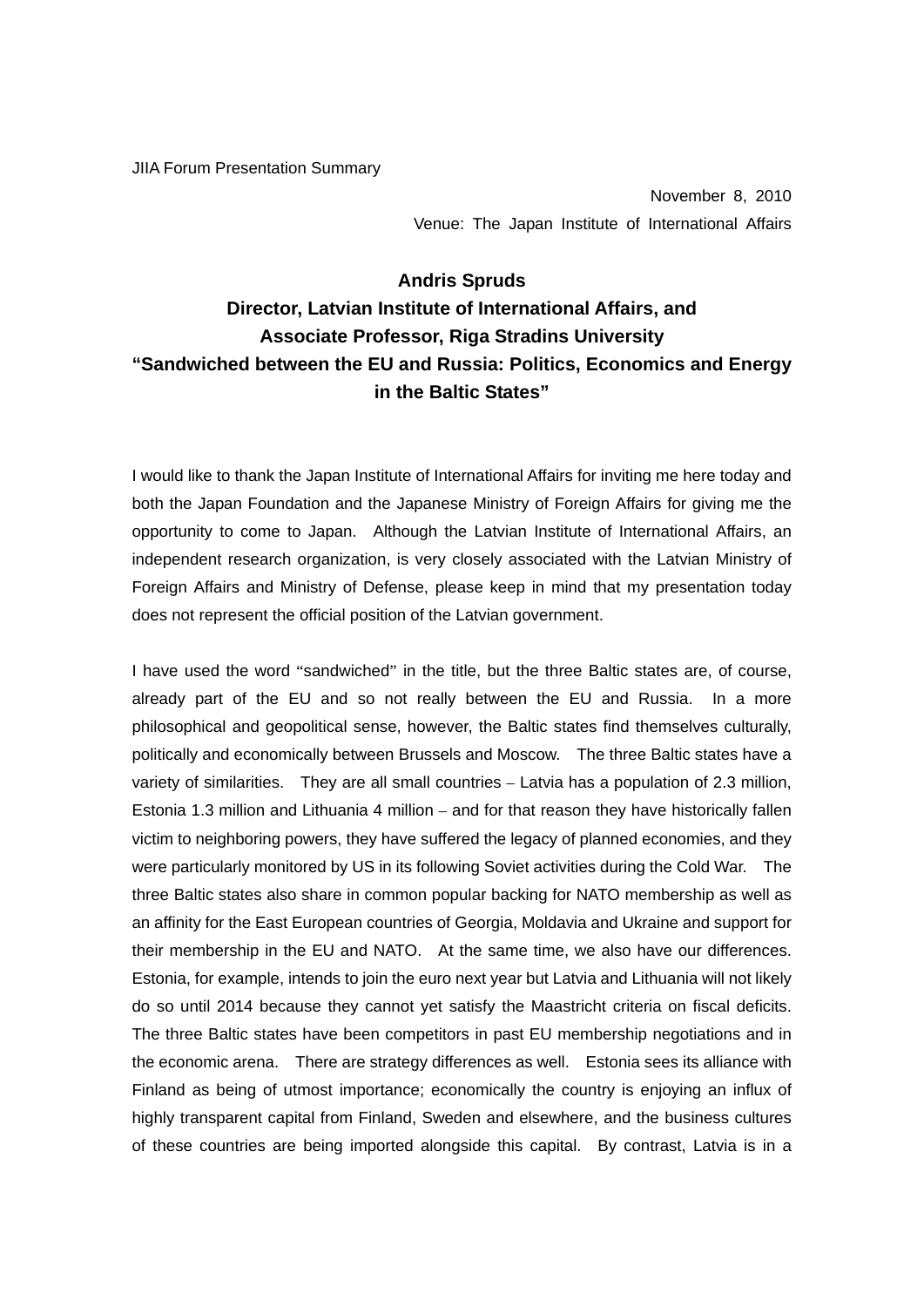more divided state, while Lithuania had no choice but to opt for neighboring Poland as an alliance partner. Overall, economic competition among the three Baltic states in particular has had a positive influence.

The Scandinavian countries served as important role models for the development of the Baltic states, but this fact has also been pointed out as a cause for the economic crisis. For instance, 50% of the capital in Latvian banks is Swedish capital, and the Latvian Ministry of Foreign Affairs admonished Sweden when excessive credit expansion by Sweden led to a bubble (the 2006 surge in Latvia's real estate prices was the world's most rapid).

Let us now turn to the EU. The "return to Europe" played an extraordinarily large role in establishing the identities of the Baltic states in the early 1990s. The foreign policy platforms of all political parties advocated membership in NATO and the EU. Currently the Baltic states are confronting the more difficult questions of what roles they should play within the EU and NATO and what relations to build with Russia. Because we have to a degree compromised our sovereignty with membership in the EU and NATO, allowing many important decisions now to be made in Brussels, some have voiced the opinion that the empire's center has merely shifted from Moscow to Brussels. I myself am a Euro-supporter so, despite the negative aspects and risks of globalization apparent in the decline of the agricultural sector and the influx of European capital into the financial sector, I am optimistic that EU membership will give us the opportunity to catch up. In contrast to the absence of help during the 1930s crisis that led to our annexation into the Soviet Union, we received assistance during the latest crisis from the EU, the IMF and neighboring countries. Thanks to the Maastricht criteria, Latvia's and Estonia's fiscal discipline is also better than that of Spain, Italy and other long-standing member states. The EU has clearly surpassed Russia as a trade and investment partner for the Baltic states.

EU integration is closely tied politically and psychologically to NATO integration. In our relations with Russia in particular, the fact that we are members of NATO and thus enjoy the protection of the US is extraordinarily important in terms of security. The first NATO summit ever in a former Soviet republic took place in Riga in 2006. Overall we are pro-US, to the point that we have on occasion been termed "the US' Trojan horse in Europe." While the previous Bush administration focused its attention on a democratic and free Europe, the Obama administration has been emphasizing Asia, Africa, South America, Russia, etc., more than Central Europe, so relations between Central Europe and the US have become somewhat complex of late.